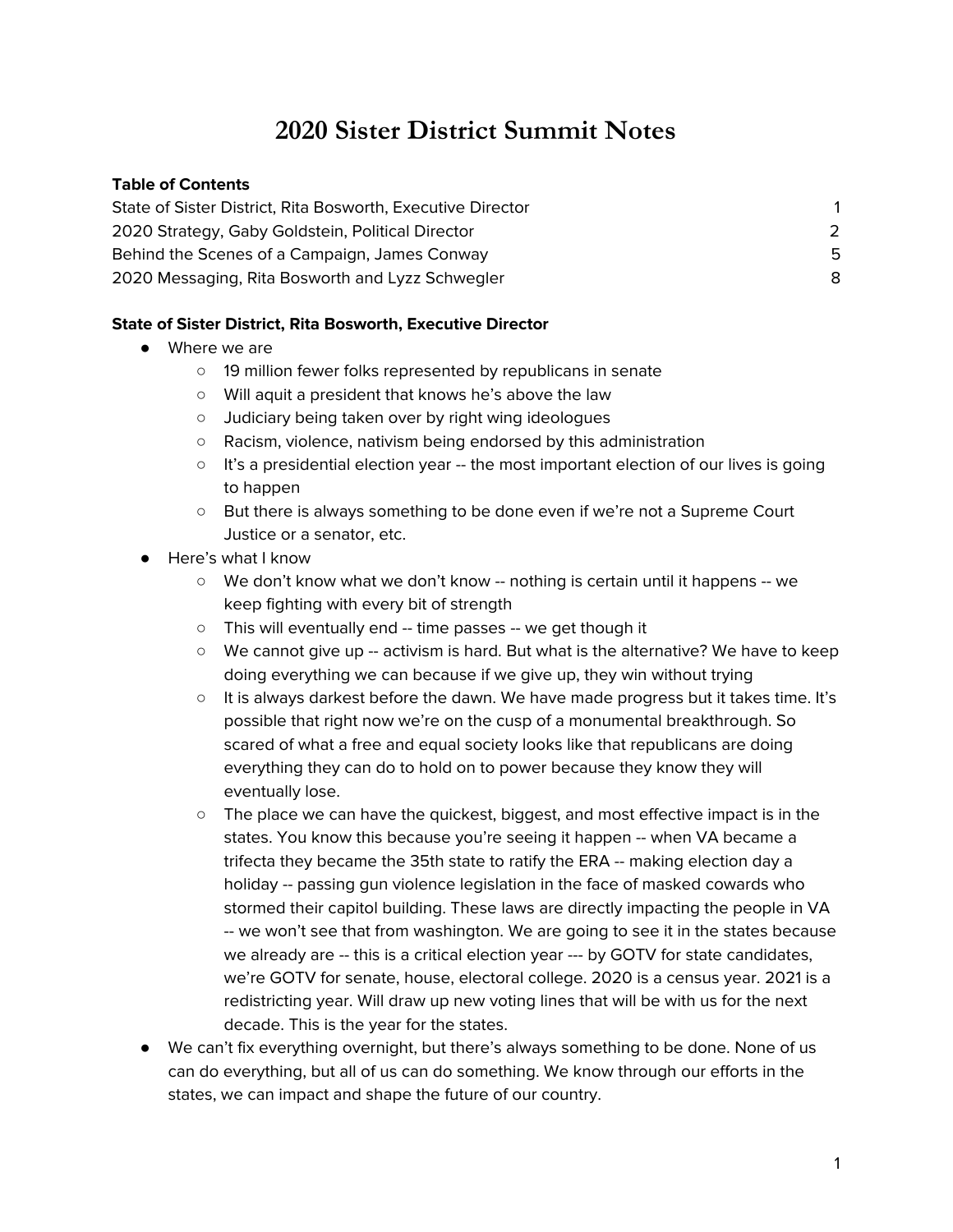• These are values worth fighting for -- this shared belief that we can do better and will fuel us for whatever is coming until we succeed.

## <span id="page-1-0"></span>**2020 Strategy, Gaby Goldstein, Political Director**

- Key Documents: 2020 [Strategy,](https://sisterdistrict.com/why-states-matter/2019-2020-political-strategy) 2020 [States](https://sisterdistrict.com/states)
- GOAL: to build and maintain progressive power by electing democratic majorities to state legislatures
- WHY: policy pipeline, leadership pipeline, vital key to fair districts, high volunteer ROI
	- Extremely overlooked -- sleeping giant of policy -- progressive/regressive -- half of all sitting members of congress came from state leg.
	- ROI smaller bases in terms of budgets and field plans and access to candidates and understand what's going on on the ground compared to federal or statewide races. We have seen documented cases of reverse coattails - 2017 governor's race in VA - small but clear documented effect of the turnout for ralph northam.
- The basics:
	- Electoral: field and fundraising, and in-kind general consulting baldly partisan PAC
	- Non-electoral: SDAN voter education and registration, civic engagement. C4. find out best practices to keep people engaged and voter.
	- 3 Types of Chambers:
		- Blue Flips chambers where democrats are down a handful of seats to flip, where we can flip in one cycle
		- Blue Holds chambers where democrats have a fragile majority that we have to defend and expand
		- Blue In-Roads "no chamber left behind" chambers where democrats likely do not have a one-cycle solution to flipping, but where we must make whatever inroads we can
	- Mix of chambers seats changes each year:
		- Schedule of races
		- Shifting composition of chambers
		- Urgency of redistricting prioritizing "last chance" races: the last elections before redistricting in 2021, in states where the state leg draws the district lines
		- Urgency of other key races + broader electoral opportunities 2020 prioritizing state leg races nested in competitive congressional and/or senate races, in important presidential battleground states
- Political strategy in 2017:
	- Blue flips: Manka Dhingra flipped the WA Senate blue
	- Blue holds: Stephanie Hansen helf the DE Senate blue (our very first candidate)
	- Blue Inroads: 13 VA House of Delegates candidates made inroads
- Political strategy of 2018:
	- Blue flips: flipped the CO state senate and ME senate
	- Blue holds: held and expanded control of the WA senate and DE senate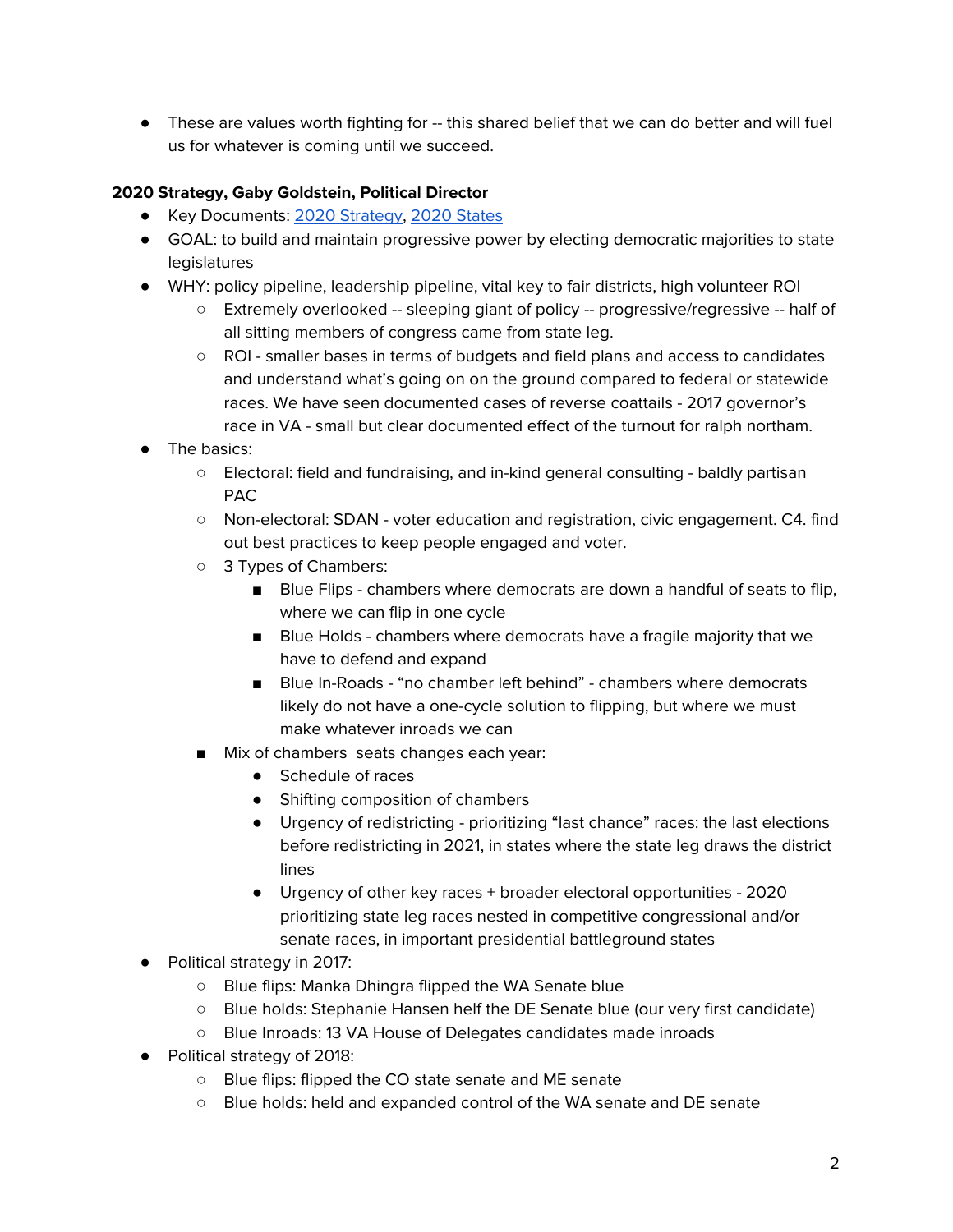- Blue Inroads:
	- Staved off a republican supermajority in the FL House
	- Broke GOP supermajorities in MI senate and PA senate
	- Made critical inroads in the MI senate and PA house
	- Closed important gaps in AZ house, PA house, and NH house (put us in contention to flip these houses)
	- Longer term time horizon to come back the next cycle to get those flips
- Political strategy of 2019:
	- Blue flips: flipped the VA senate blue, flipped the VA house of delegates blue
	- Blue inroads:
		- Pam lovino brought the PA senate within flip range for 2020
		- MS house candidate Shanda Yates contributed to a more diverse general assembly in Mississippi than in decades (she's been very public with crediting SD for her win)
		- Candidates in MS and LA laid important groundwork for future Democratic success
- Political strategy of 2020:
	- Prioritize:
		- Urgency of redistricting last chance races
		- Nested races reverse coattails
	- Minnesota: Blue Flip State Senate
		- The MN Senate is our pick for the best democratic chamber flip opportunity of 2020
		- Democrats are down just 2 seats in this chamber and it hasn't been up since 2016
			- Deliver a democratic trifecta
			- Last chance races whoever is elected will draw district lines
			- Critical battleground for presidential state. Trump narrowly lost.
			- Important senate race (democrats must protect Tina Smith's seat), competitive congressional races (MN-07 and MN-02)
			- Working to support MN state senate candidates will drive turnout up and down the ticket in this historic election year
	- Texas: Blue Flip State Senate
		- Democrats need 9 seats in the texas house to gain majority. There are 150 seats in the chamber
		- Dems gained 12 seats in the house in 2018. Momentum is now on our side
		- 9 house seats held by a republican where Beto won in 2018
		- Republican trifecta: winning the chamber will give Dems a seat at the table for redistricting
		- Last Chance races: will draw next maps.
			- Texas is blueing romney carried texas by 16 points in 2012 Trump's win was by 9 points
			- 2018 beto 3 point senate loss, dems 12 seat pickup in house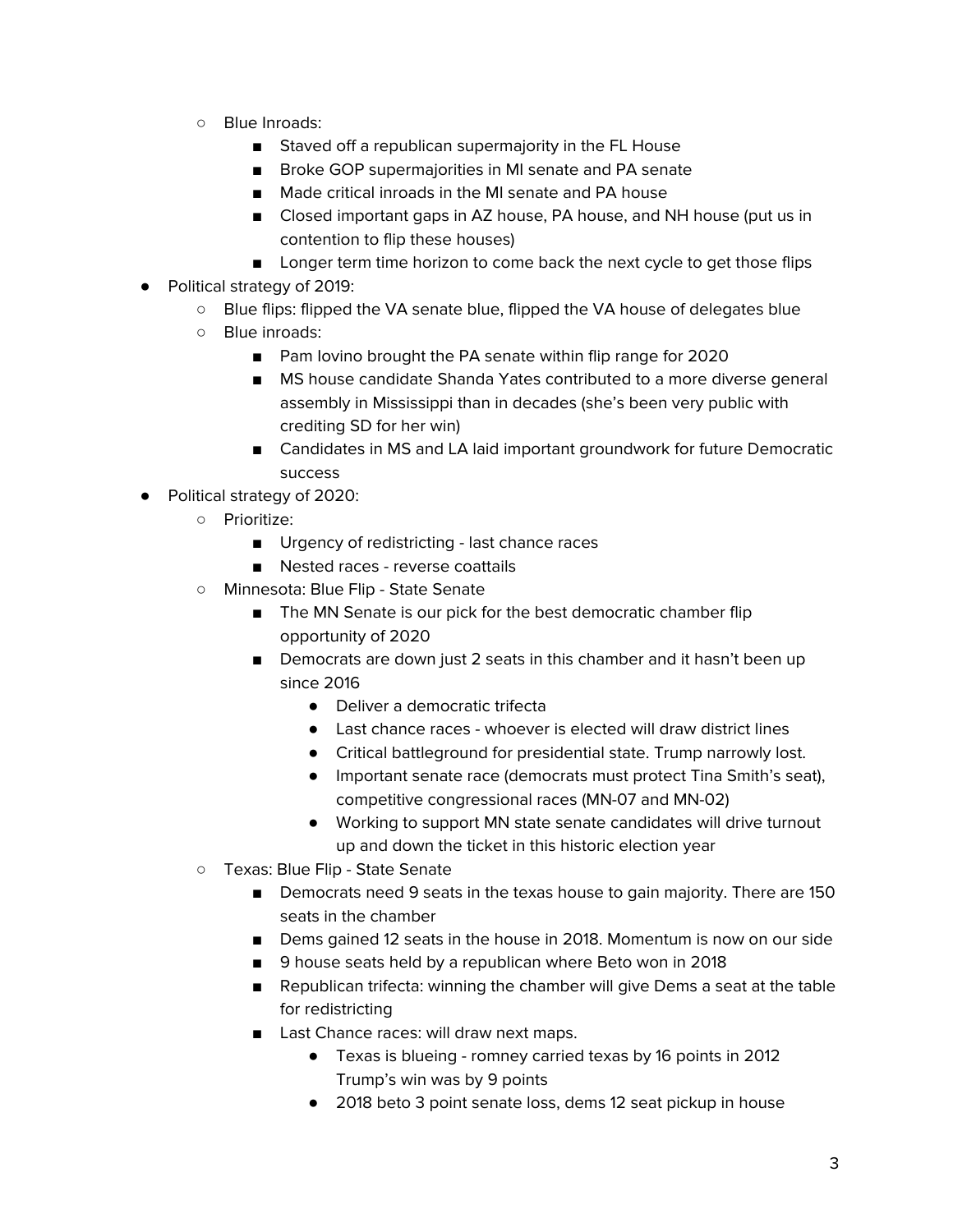- North Carolina: Blue Flip
	- State legislative opportunities:
		- Dems need to win 5 senate seats and 6 house seats
		- Momentum is on our side: in 2018 dems broke GOP supermajorities in both chambers
		- Flipping a chamber would give dems a critical seat at the redistricting table
		- Some NC districts have recently been redrawn, new maps are not a slam-dunk for dems
		- Dem governor Roy Cooper up for reelection in 2020, competitive races, drive resources and GOTV efforts for down ballot candidates
		- These are last chance races
- PA: Blue Flip
	- State leg opportunities:
		- Dems need to win 4 senate seats and 9 house seats
		- Momentum on our side: in 2018 dems broke GOP senate supermajority, flipped 12 state house seats
		- Flipping a chamber would give dems seat at the redistricting table
		- Flipping a chamber especially important because PA governor does not have veto power over state leg maps.
		- Last chance races
	- One of the most important presidential battleground this year
	- One of the Big Four that will likely control 2020 outcome
	- Very competitive congressional races
- Michigan: Blue Flip:
	- State house opportunities:
		- Dems need 4 seats to win
		- Momentum on our side: dems broke gop supermajority in senate, gained 5 house seats, broke gop trifecta by electing dem governor
		- Flipping the chamber: give gov whitmer a partner in the leg, GOP refuses to work with her to govern effectively.
	- Critical battleground presidential state. Obama carried in 2018, trump won by a hair
	- One of the "big Four" states likely to control 2020 outcome
	- Very competitive senate race and congressional races
- Arizona: Blue Flip
	- Dems need to win 3 senate seats, 2 house seats
	- Not a redistricting target, just a flip target
	- Very competitive senate and congressional races
- Colorado: Blue Hold
	- 2018 flipped state senate blue trifecta
	- GOP relentlessly trying to recall dem state senators to try to recapture power - have been unsuccessful so far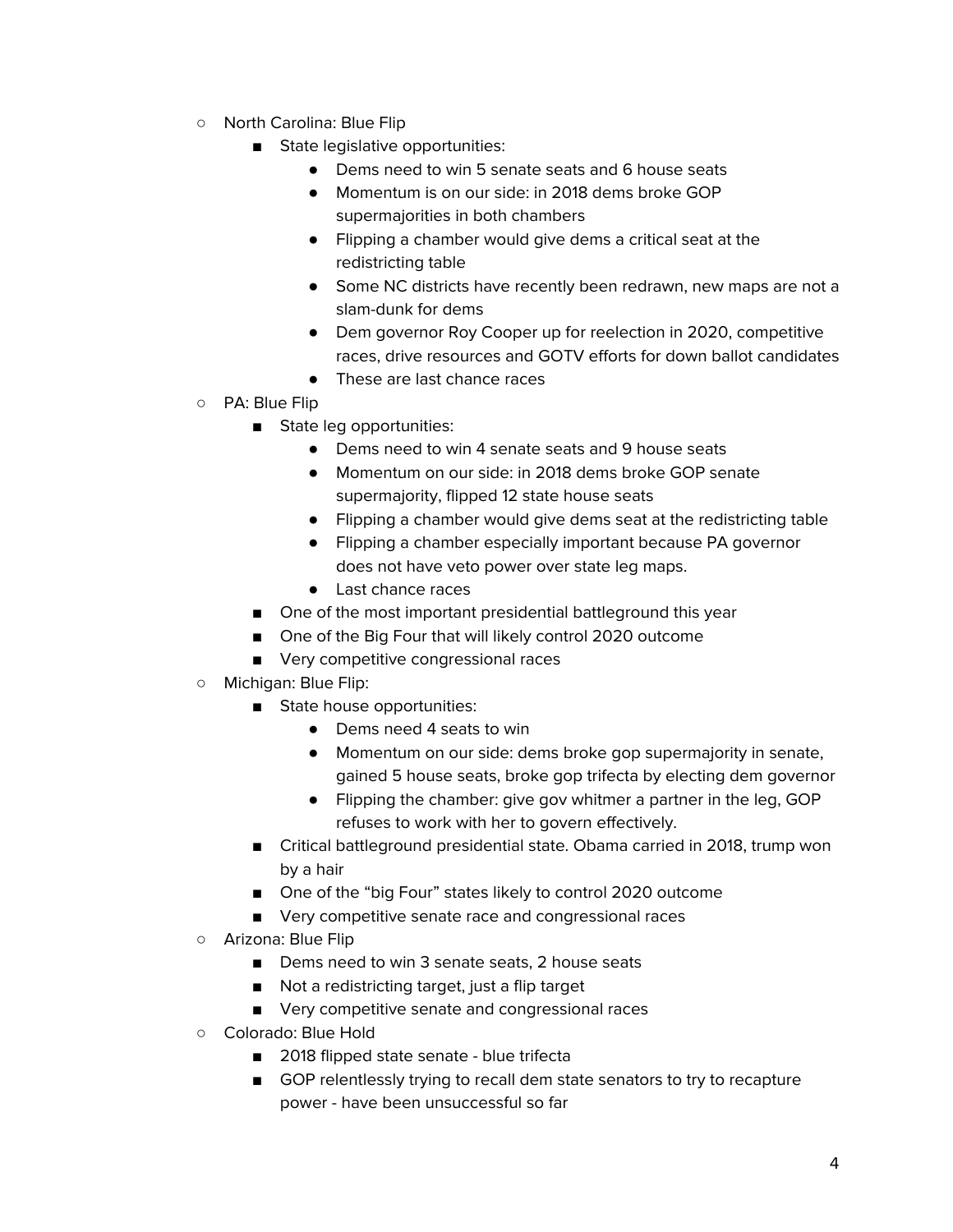- Georgia: Blue Inroads
	- 2018: dems flipped 11 seats in the house and 2 in the senate despite voter suppression
	- Stacey Abrams almost won that race
	- Last chance races
- Wisconsin: Blue Inroads
	- Dems received 200,000 more in 2018 and are on the brink of a supermajority (36% of the seats)
	- GOP has supermajority in the senate
	- GOP is 3 seats away from supermajority in the house have to prevent that
	- Democratic governor with veto power supermajority would override the veto
	- One of the Big Four to decide the election (single most important)
- Florida: Blue Inroads
	- 2018 andrew gillum lost by less than half a percent
	- GOP state legislatures drew the state's lines in their favor in 2010
	- Critical presidential battleground: one of the Big Four
- Exact number of seats depends on: candidate recruitment, internal resources, volunteer capacity
- Already on the ground: local and national grassroots, electoral and advocacy orgs
- Endorsements: early april (wave 1), Mid-June (wave 2), maybe a special election soon!
- Questions!
	- Always looking for places where there's energy on the ground -- cannot manufacture grassroots support but we can provide a boost -- amplify -- work in coalition to support races where there is already interest.
	- What's the best ROI: spending money on plane tickets or using it to fundraise for folks on the ground? -- going to do a download (SDAN) on various tactics for where your time is best spent -- canvassing is king, phonebanking is queen, money is great (there are many ways to contribute).

## <span id="page-4-0"></span>**Behind the Scenes of a Campaign, James Conway**

- Intro: Joshua Cole's 2019 campaign manager (HD-28)
	- 2017 he was a first time candidate and only lost by 73 votes
	- Got back in touch when he was running again and asked to manage his campaign
	- Worked on HIll for almost 4 years for Sen. Tim Kaine and on his reelection campaign (lead contact in NoVA for community events)
	- In 2016 organized in Alexandria and got campaign bug
- The start of a political race
	- Started in Dec 2018, staff usually not brought on until March because of \$
	- Start grinding Doing call time, doing appearances, needed to understand the district and the voters (Kaine had won the district so knew could do it)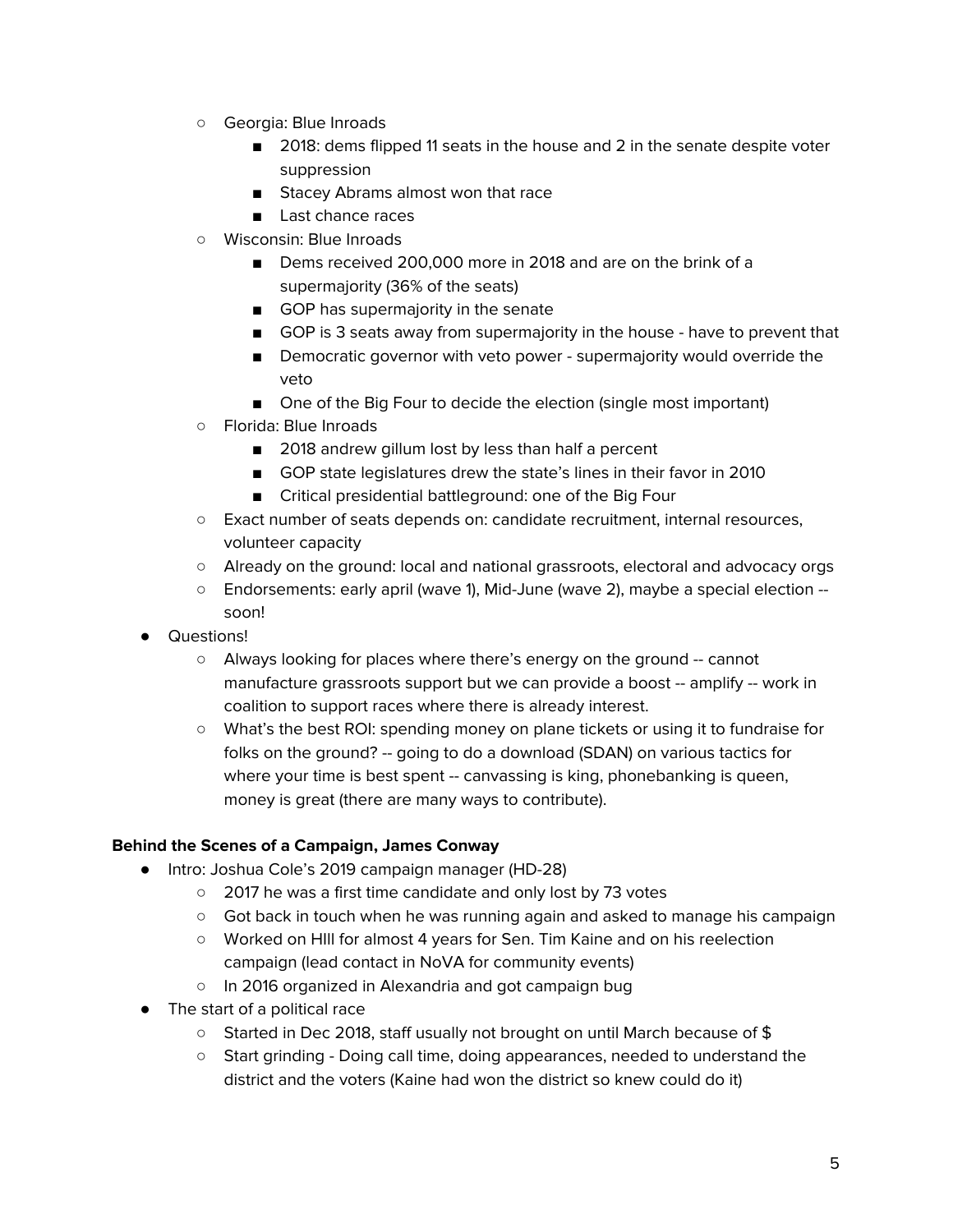- Understand the candidate Josh is a pastor, had to have a job because campaign didn't pay
- Look at past data, VPAP very valuable. Looked at each area in the district in the breakdown and see where we could gain ground by driving up the vote in certain areas.
- Researching your opponent thought he was going to run again the incumbent so they voted in an extremist, so far right but exactly what the party wanted there. Less competitive than the more centrist R incumbent.
- Setting a campaign plan and timeline Lays out goals and activities in a week by week plan that you can go off of to ensure you are running the campaign soundly and meeting your goals
- Hiring staff and building partnerships/alliances with places like Planned Parenthood and Citizens United and ask them not just for money but to be invested in the race.
- Campaign must dos
	- Fundraising time must be between doors and fundraising
	- Build relationships with the press and the state party helps to amplify the stories that underlie policy (e.g., testimonial of teacher about raising teacher pay)
	- Endorsements important, like building a coalition of partners you can roll out regularly. Shows campaign has momentum and there is general support.
	- Shifting capacity need to ensure folks are talking to voters we haven't hit yet
	- Building organizational strength consultants can help. Need folks who aren't just trying to make money, but are real partners. Staff and volunteers are also crucial, have a human touch and talk to folks like real people. Don't treat people just like resources.
- Fundraising
	- Understanding how to fundraise Found that telling people what the money is being used for and why it's so important. An email program can also be a way to design a fundraising strategy. Segmented so people don't get the same emails. Ask for different amounts for people who can give at different levels.
	- Importance of early money Shows viability. Important because you get more party investment (by raising a certain amount by the first quarter fundraising deadline). Doing call time all the time. Getting that first chunk helps to show people it will be competitive campaign. Important to keep relationship going, You don't always want to as for money. Sometimes soliciting feedback from donors can be a useful way to not as.
	- Call time Candidates hate it but if you aren't doing it someone else is. Once people realize your campaign is viable more money starts coming in on it's own.
- Endorsements
	- Important and shows you have a coalition of establishment and non-establishment support. So many groups around that can be helpful. You trot them out on a rolling basis like weekly, maybe with a theme. Make sure that we are staying on track, hitting different issue areas and covering all bases.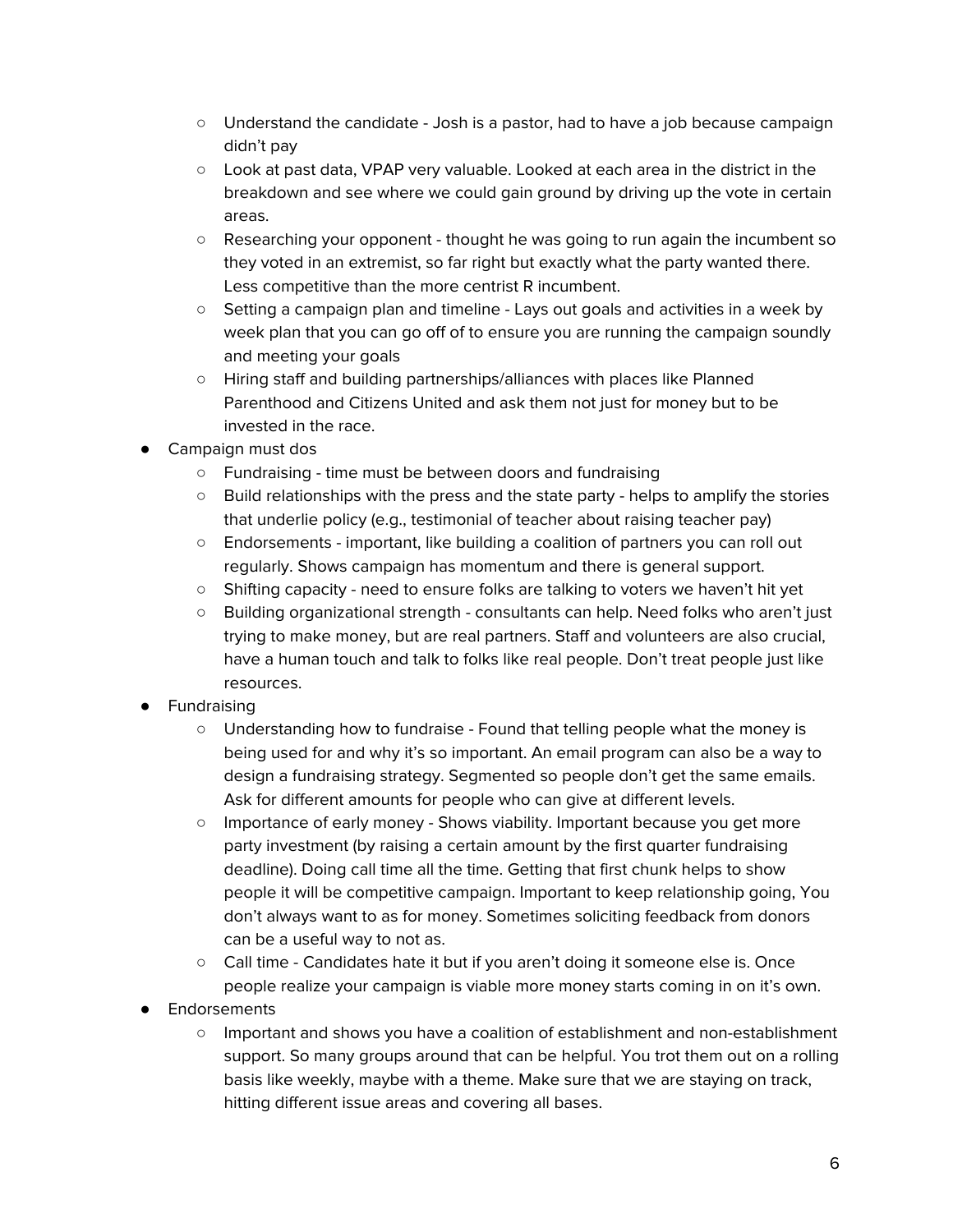- Partner groups like Sister District helpful in raising early money and helping to outsource fundraising.
- Political/rally events events where can get candidate out and talk to a group of folks, can help to leverage that for things you care about and show that you are engaged.
- Field program
	- Building a strong field plan Need to understand what the party is going to do and what you need to do.
	- Voter targeting The candidate doesn't necessarily need to speak to every voter but can help to talk to folks who aren't engaged because the candidate is more persuasive.
	- GOTV got folks to come in and ubered them to where they needed to go.
	- Shifting capacity maybe don't need to knock doors certain places like places where definitely turning out the vote. Should have a strong field director, help to ensure that everything is ready to go for volunteers like drinks and snacks.
	- Doing enough to get by is never going to be a winning formula, have to go above and beyond.
- **Behind the scenes** 
	- Workplace environment Want to make sure the environment is positive and supportive. Want to make sure folks don't burn out.
	- Keeping the candidate sane Key because at all times someone is complaining to the candidate and everyone expects them to be invincible. Need to ensure getting enough sleep, and feeling well.
	- Spending money Figure out what to do with the money raised, and specifically what should early money go towards.
	- Understanding the daily grind -Being clear one both campaign schedule and personal schedule. Campaign managers every day are doing things like making calls, scheduling events, responding to campaign requests, etc.
- Conclusion
	- $\circ$  It's a lot of work to run a campaign but built meaningful relationships and made it even better to win.
	- What does the election mean to staff/vols/partner groups? All stakeholders are invested and want to celebrate with everyone
	- Candidate reflection Meaningful when the candidate is enjoying legislating. Fruits of the labor.
	- Most important takeaway You are going to get burnt out on things. Take a break and walk away for a second. Go look at all the stupid things the opponent is trying to do
- Q&A
	- What is early money? If no primary, early summer is fine, but if primary need significantly before primary.
	- Going negative Instead of going negative can contrast differences between candidate and opponent.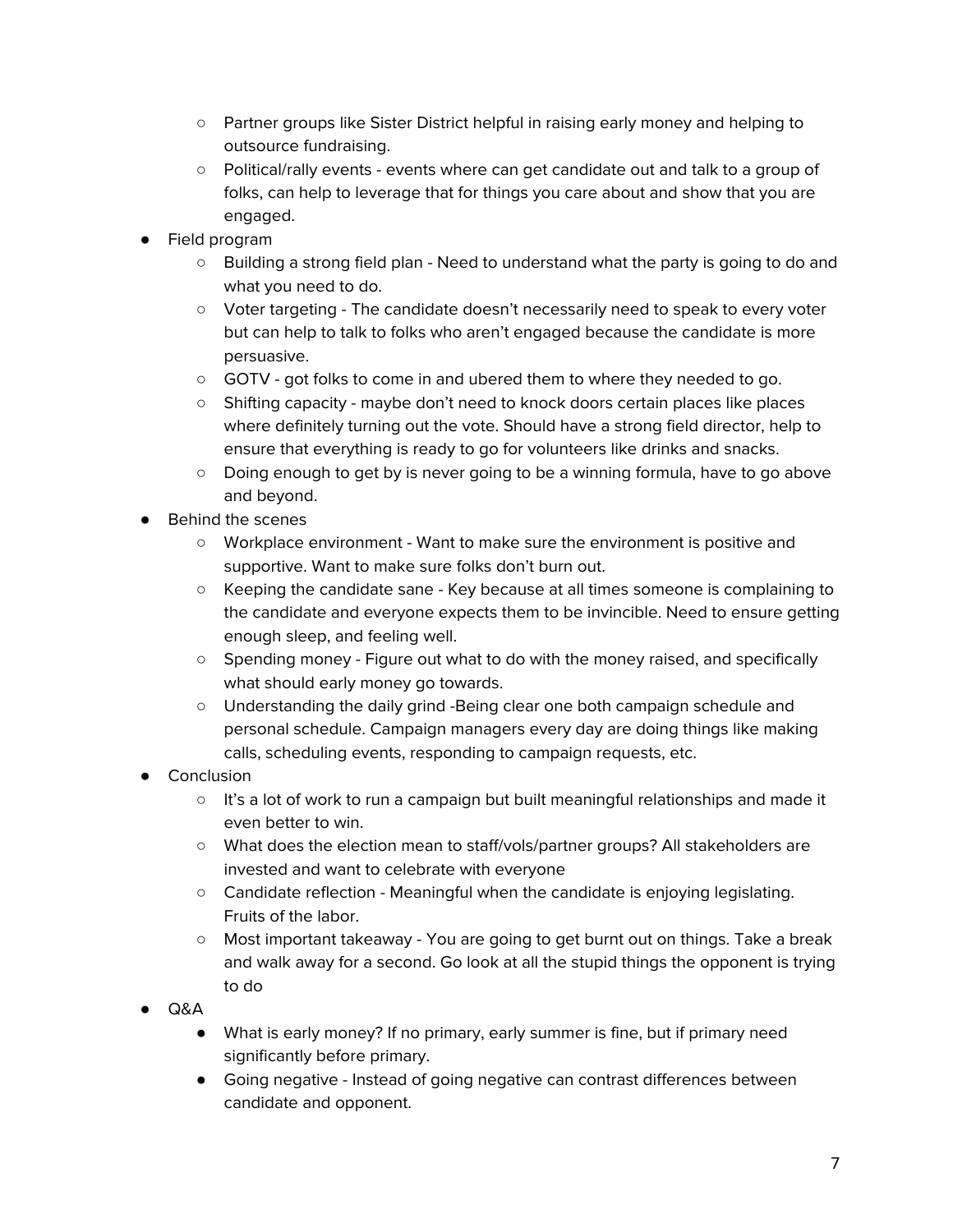- Donors: how do you know who to call? On VPAP James was able to see who donated to whose campaigns and can see who the person is but can't get the information (find it in VAN).
- Relationship with SDP First contacted about campaign around February. Great way to get early money, great to have folks to bounce ideas off of.

# <span id="page-7-0"></span>**2020 Messaging, Rita Bosworth and Lyzz Schwegler**

- Why state legislatures?
	- State legislators become national leaders, many presidents have served in the state leg
	- State policy becomes national policy
	- States control redistricting many state legislatures
	- It's a good bang for the buck often leads to more Dem votes for other candidates on the ballot
- Why Sister District?
	- We're well-organized: we're efficient, effective and strategic. Your volunteer hours and money go further.
	- No matter what you have to give, we have a place for you people can do as much as they want. You can volunteer for any amount of hours (can rightsize for your team). Donations are still incredibly helpful if folks can't necessarily volunteer.
	- Lots of hands-on support from the staff no experience necessary! Our organizing staff (Lala, Neal, Leif, soon to be more folks) will help you.
- Personal connections with candidates, IRL or on Facetime
	- State leg candidates are so accessible to us as volunteers
	- Allows volunteers to really engage with candidates and personally invest
- Burnout is real
	- Volunteers need a "home" that is manageable, nourishing, and effective
	- Part of what brings folks back is the human connection SDP provides. We are a team of real people in community with one another.
	- SDP is fun (e.g., Vermont's stroll with the heifers event, trivia nights, everyone dress like Elizabeth Warren night, etc)
- But what about the President?
	- Voter turnout is voter turnout it's an and not an or
	- If you get vote out down ballot you will get vote out up ballot
	- When people go vote for president, if they don't recognize the names at the bottom of the ballot they just don't vote for those seats
	- Millions of dollars and millions of people will be working on the Pres level, not the case for state leg but it's just as important
	- Working on a state race doesn't mean you are NOT working on a presidential, especially if you are working in states that are swing states
	- Even if preferred candidate doesn't win the nomination, we know that we have candidates that we are passionate about, that we do care about getting elected and who will ultimately help get the vote out up ballot.